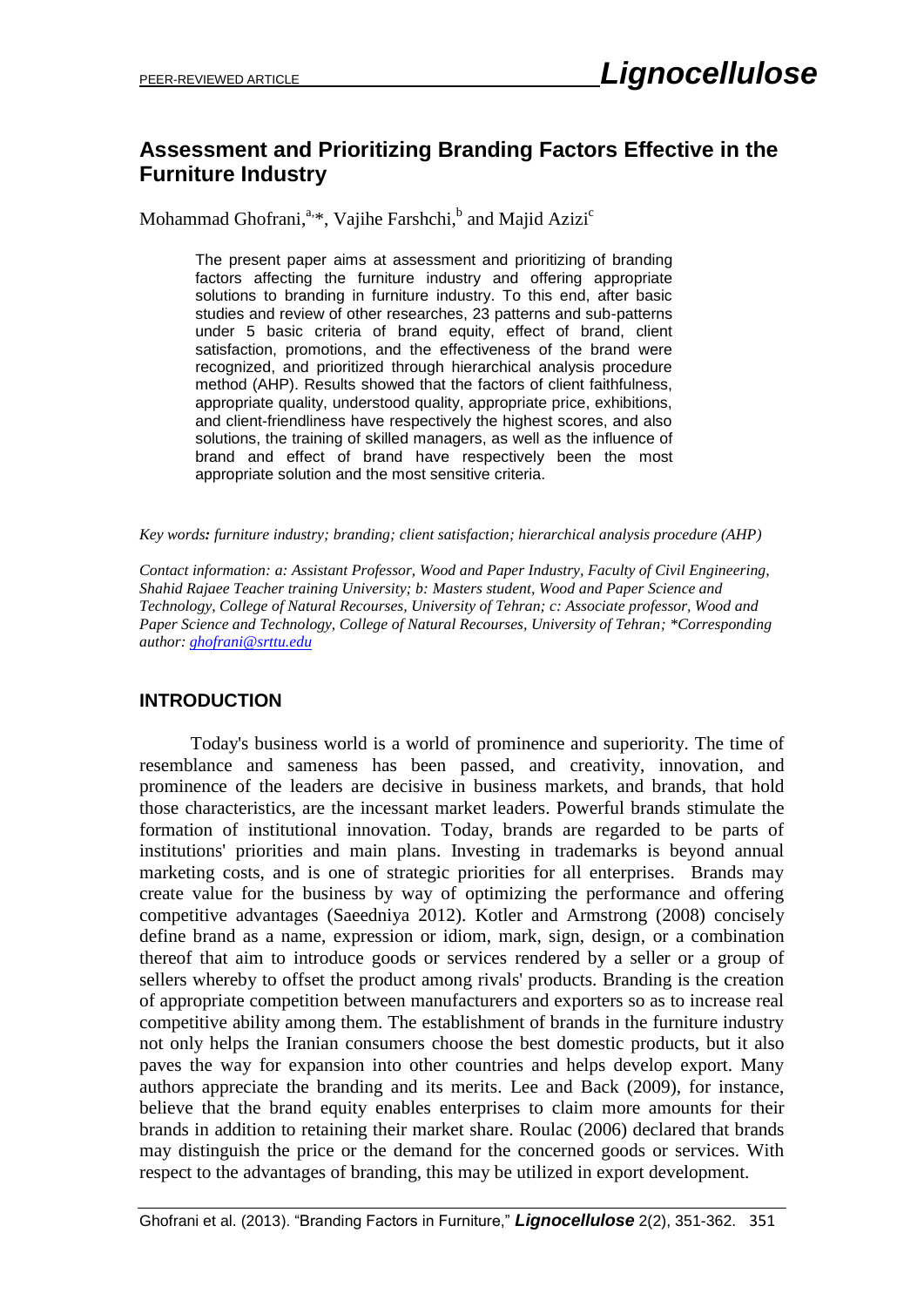## PEER-REVIEWED ARTICLE *Lignocellulose*

 Chinguwa et al. (2013) stressed that furniture manufacturers should gather information from the furniture market in order to be aware of the market situation, and also to be able to optimize their products according to the needs of the customers (Norzanah et al. 2012). Ghazanfari (2008) stated that from the point of view of export, which is 50% of commerce, most challenges faced by exports arise from the nonexistence of brands. According to the report of Malaysian International Furniture Exhibition (2012) Malaysia has resorted to a brands strategy to optimize the picture of the domestic furniture market. The Malaysian government makes manufacturers focus on design and quality of their products to capture markets as planned. Fathollahzade (2006) studied international trade in the field of Iranian furniture, concluding that the most important problems faced by the furniture production industry are lack of sustained production policy, lack of appropriate financing by the banks for manufacturers, lack of skilled work force, worn-out equipment, and lack of attention to innovation. Also, he regards lack of observation of production standards, low quality of export-grade products, lack of knowledge on target markets, as well as lack of export-oriented vision and culture among manufacturers as the most fundamental problems faced by the export sector of the industry. According to the European Furniture Manufacturers Syndicate (2010) competitive factors in furniture industry include ability to manufacture, quality, design, and brand name. Noorzanah et al. (2012) reported that all developing countries had presently moved toward branding to compete in the field. There is currently only one Malaysian brand among global brands. The brand  $SFIC<sup>1</sup>$  in Singapore is able to actively compete in the global furniture market. The country is developing a brand to quickly respond to changes in furniture market. In his 2009 report titled "Bangladesh furniture industry and export advancement", Nahid has named the following as factors contributing to increase in export: improvement of quality; improvement of mental picture that exists of Bangladesh in social and external contexts; increase in Bangladeshi design, brand and trademark capacity; understanding the international market and categories of export; increase in the yield of production by taking appropriate paths; and executing advanced specialized plans. Mavrogiannis et al (2008), and Leonidou et al. (2002) regard factors contributing to export as product design, composition of trademark (name, insignia, and design), after-sale services, customer services before and after sale, and advantages of the product (luxury, quality, trust, etc.). The furniture industry of India has gradually undergone a change by branding. It has become more systematized, has developed a competitive sector, and has the ability of competing in global markets by engaging in branding and its management thereto. Lages and Lages (2003) indicate design, brand's shape, innovation and distinguishability in production, quality of products, and services as factors that contribute to increases in exports. According to Norzanah et al. (2012), Asian manufacturers with global trade will not succeed without trademarks. As regards the employment of Analytical Hierarchy Process (AHP) method in the processes of decision-making, Azizi (2008) used the method to determine factors effective in decision-making for the appointment of production manager of a furniture manufacturing firm. In his thesis titled "Comparison of chain store customers' loyalty", Karimi (2011) employed AHP, whereby he found that customers' trust, satisfaction and loyalty do not have a meaningful differences and that the factor that determines the supremacy of a store is quality. Khorshidi and kardgar (2009) identified and ranked factors that contribute most to customers' loyalty, using multi-criterion decision-making methods.

**.** 

<sup>&</sup>lt;sup>1</sup>- Singapore Furniture Industry Council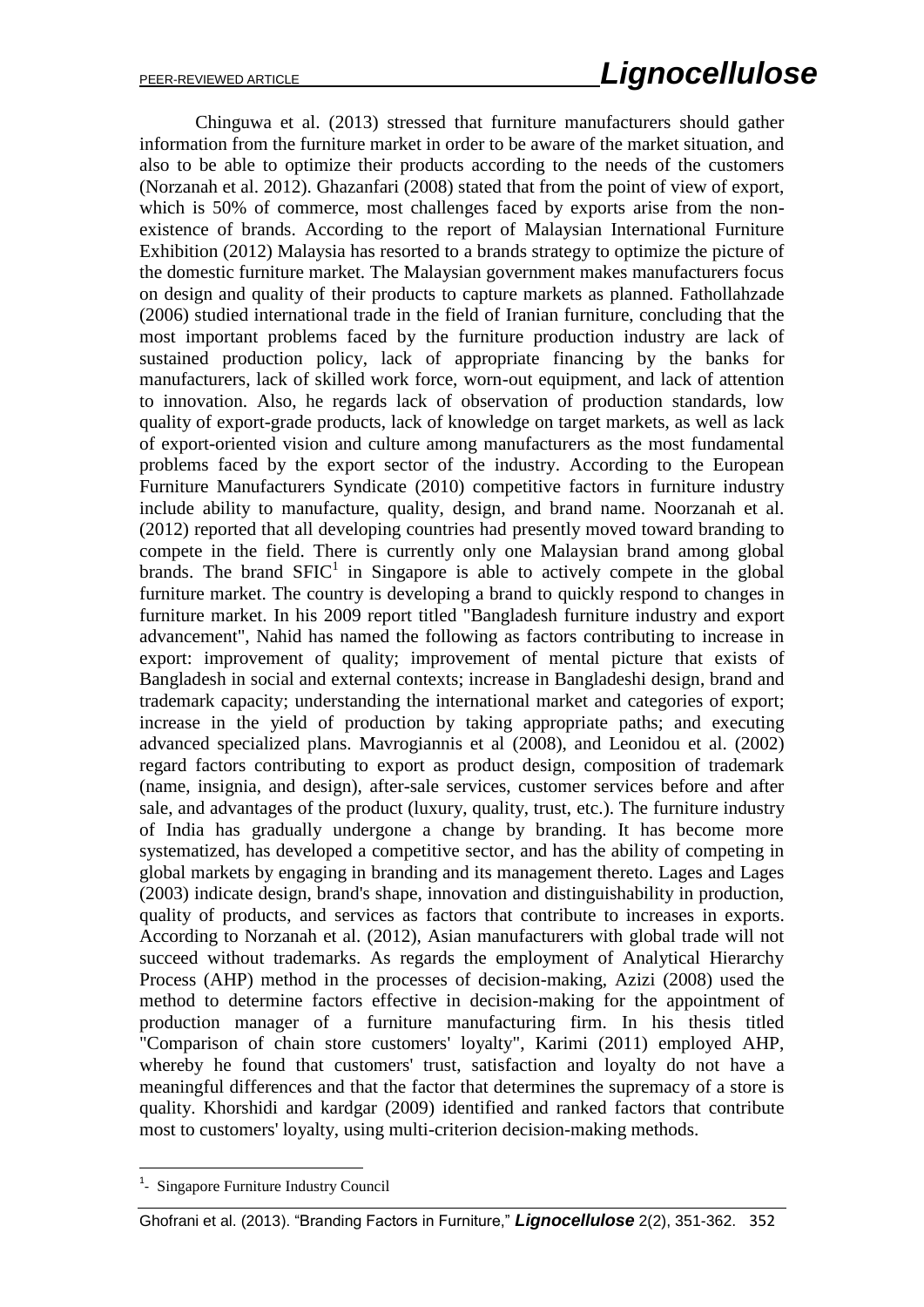The present research aims to assess and prioritize branding factors affecting the furniture industry, and offering appropriate solutions to branding in furniture industry. That being said, the questions are: what are the most important branding factors in the furniture industry? And what are the effective solutions to apply those factors throughout Iran? In this respect, it could be supposed that customers' loyalty and appropriate quality are among the most important factors affecting branding in the furniture industry, and that the training of skilled managers has top priority over other solutions.

- 1. Customers' loyalty and appropriate quality are among the most important effective indicators of branding in the furniture industry.
- 2. Training of skilled managers has top priority over other solutions; and influence of brand and effect of brand are the most sensitive indicators.

#### **EXPERIMENTAL**

 In order to identify factors that contribute to the effect of branding in the furniture industry, after library researches and studies on researches conducted by others, 23 factors were identified and were divided into five categories of brand equity, effect of brand, customers satisfaction, advertising and influence of brand (figure 1). Some indicators may be described as the following:

#### **Awareness of Brand**

 Aaker (1991) defines awareness of brand as consumer's ability to identify or remember a brand in one level of a certain product. Keller (2003) notes that the awareness of brand, with the merits of learning, attention and choice, plays an important role in consumers' choice of purchase. A brand that has long been consumed by the household creates a high level of awareness in the consumers. This results from the long-term consumption of the brand, which may be regarded as a certain type of learning at home (Olsen 1993). Awareness may intensify the learning ability of consumers, to the point that those brands may also appear in the shopping basket of the household's younger members (Gil et al. 2007).

#### **Management of Brand**

 Management of brand is the employment of marketing techniques for a certain product or product line. It pursues the increase of value for the customer and finally the increase in the sale volume. Marketeers regard brand management as a tool for raising the quality expected by the customers, increasing the purchase and creation of loyalty in customers. One of the most important advantages of brand management for a firm is the possibility of raising the prices of goods and services in a certain market, without losing the customers. Brand management is in fact a distinguishing tool (Ahmadi et al. 2009).

#### **Strategy of Brand**

 By designating a strategy, firms establish a specific, or unwritten, identity. The establishment of such an identity and its development create a special value for the customers, whereby the firm is distinguished and will be safe among rivals. Brand strategy paves a specific way for the managers and leads and controls organizational branding plans, and consequently creates profit and productivity margin. In other words, it will result in more profit (Iranian Marketing Park 2012).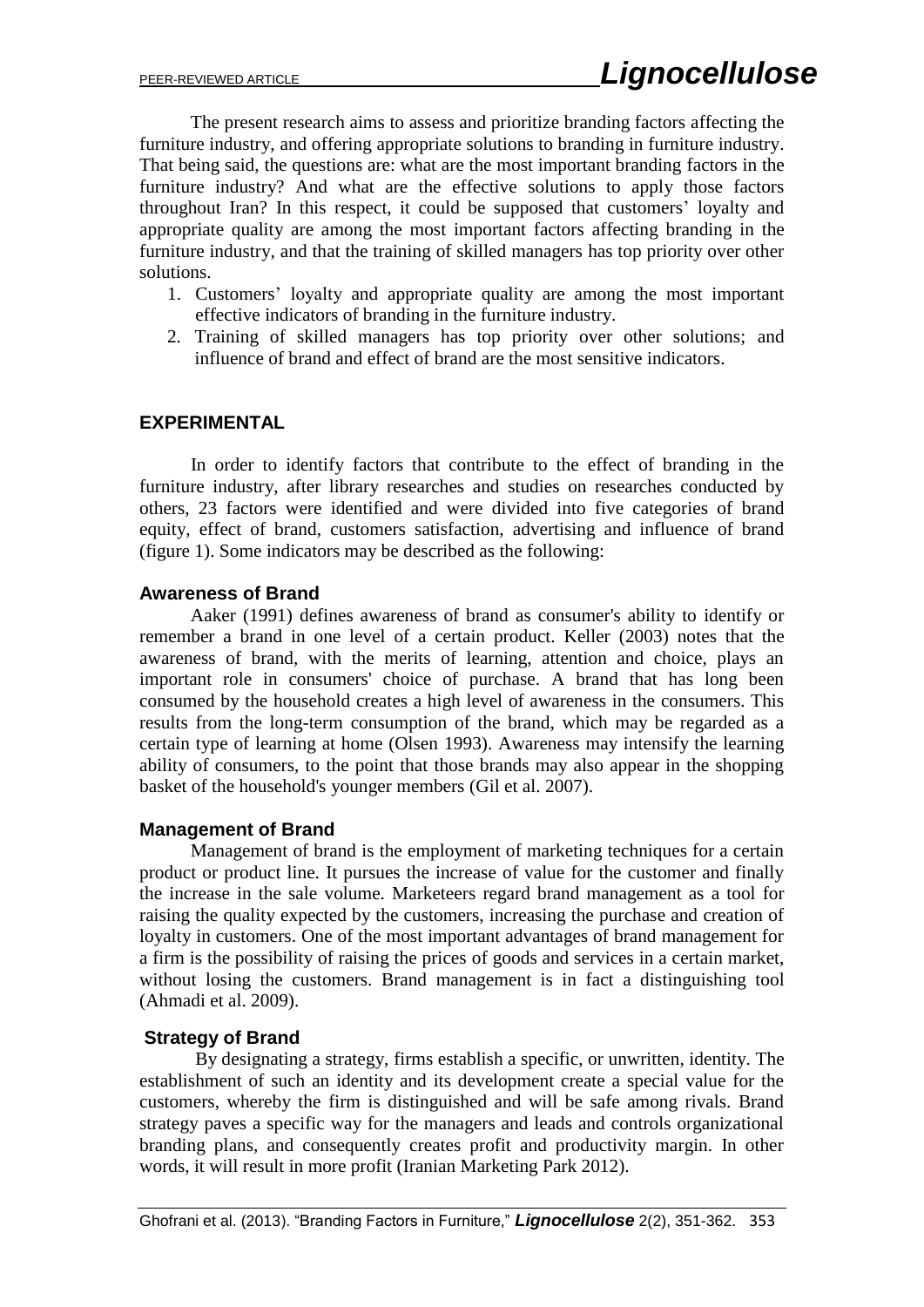

**Fig.1.** Hierarchy of branding indicators and sub-indicators effective on branding in the furniture industry

#### **Creativity**

 Creativity of brand distinguishes it from rivals, and this discrimination seals the brand on the minds of customers. A brand that includes a new concept, meets the needs of customers and is creative (Saatchi 2000), by itself attracts the customer. Creativity is a key to above factors which all require appropriate execution of the brand.

#### **Inference of Brand**

 Aaker (1996) states that awareness of a brand has a close relationship with inference of brand. He defines brand inference as a relationship between memory and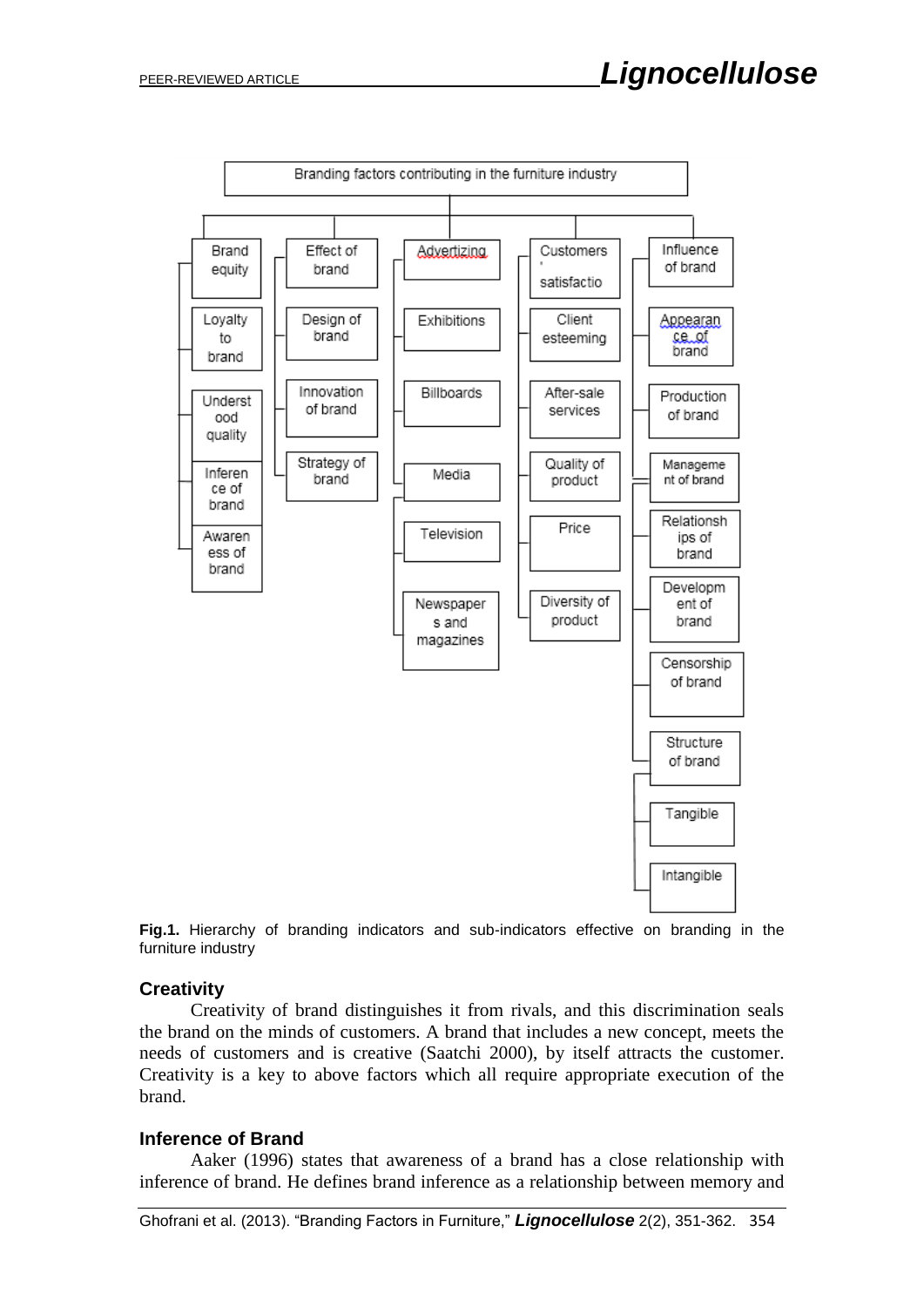the brand. According to Gil *et al.* (2007) inference creates a value and feeling about brands that distinguishes them from other brands. Furthermore, consumers store a picture in mind of the product they purchase or consume in the household, which may not necessarily be the product's name. The picture may include the shape of binding, certain design or photos, or anything else that is able to create a mental picture. Besides, the awareness in the mind of the customer, as well as connection with a strong, positive inferrer is regarded as an advantage for the brand. Atilgan *et al*. (2005) stress that the inference of brand influences customers' loyalty and creates value for consumers and firms.

 After designating effective indicators, a chart of decision-making for the hierarchy of these indicators and sub-indicators was designed, as per figure 1. In order to dual-compare the indicators and sub-indicators for identifying each one's level of priority, a questionnaire was designed and distributed among 25 furniture manufacturers and experienced professional in wooden furniture industry. Upon collecting the questionnaires, the weighting value of each indicator and sub-indicator was determined, using Expert Choice software. Considering the branding problems in furniture industry, solutions were offered based on the research conducted. A second questionnaire was designed and distributed among furniture industry manufacturers and experts, in order to weigh and prioritize choices in proportion to indicators (Fig.2).



**Fig. 2.** Hierarchical structure of choices

#### **RESULTS AND DISCUSSION**

 Results show that the brand equity indicator, and accordingly customers' satisfaction indicator are the top priorities, which indicates the importance of the subcategories of these two groups of indicators in branding (Fig. 3). Final prioritizing of effective branding indicators identified in the furniture industry shows customers' loyalty and subsequently appropriate quality, understood quality and so on as gaining priorities (Fig. 4). General inconsistency rate of comparisons was 0.02, indicating high stability and consistency of the results.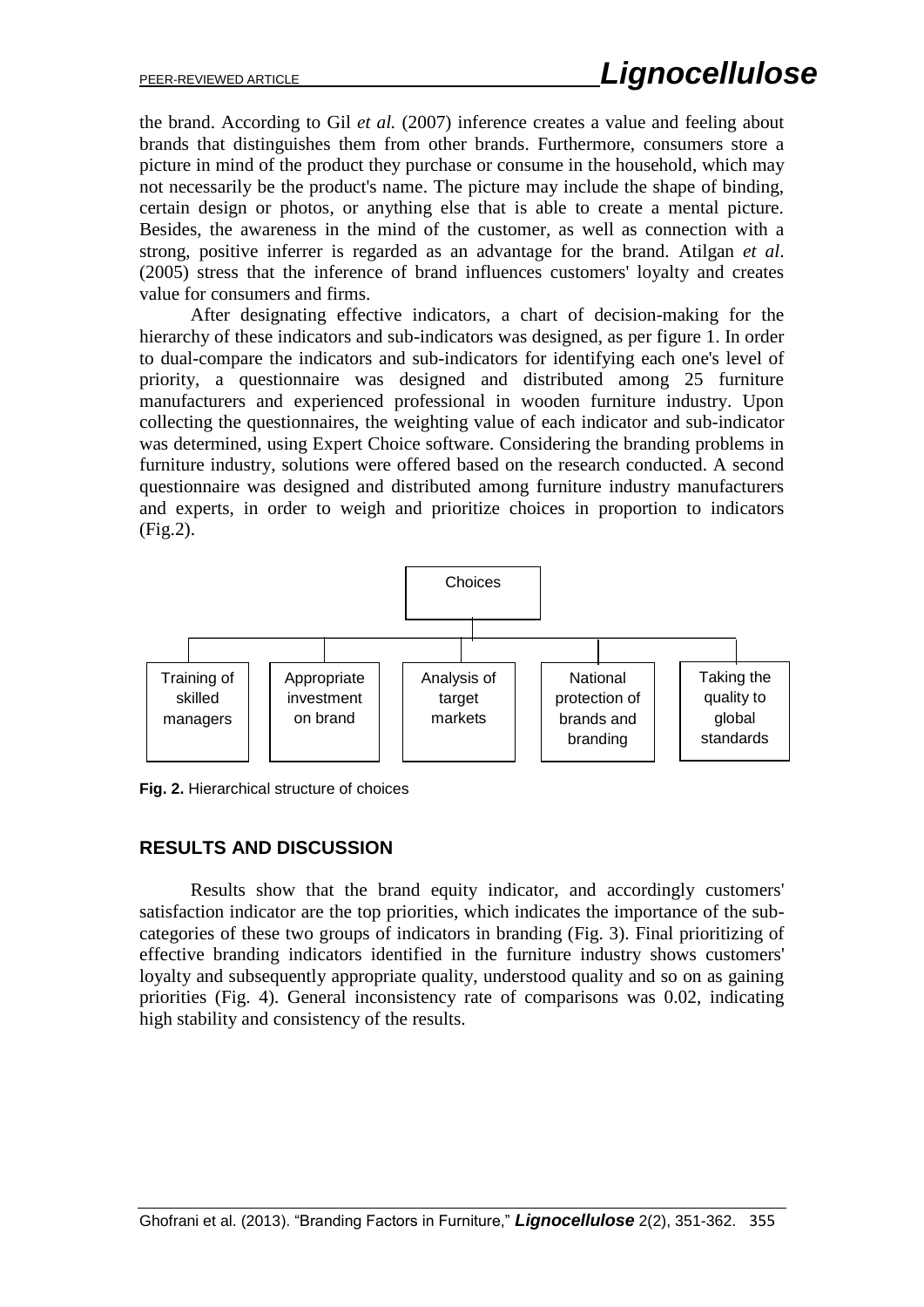





**Fig. 4.** Final prioritizing of 23 branding sub-indicators effective in the furniture industry.

 In the analysis of the reasons for the heavy weighting and high importance of these indicators from the point of view of furniture industry experts and manufacturers, the following are some highlights:

#### **Customers' loyalty (0.192)**

 Present studies researches show that customers' satisfaction is no longer sufficient, while the important factor is retaining the customers and increasing their loyalty (Ashtiani and Mehrabadi 2011). Aaker (1996) defines loyalty to the brand as "a customer's fondness of a brand." Loyalty to a brand plays an important role in creating long-term profit for an organization, for with loyal customers there will be no need to employ extensive promotional efforts. Loyal customers are willing to pay more to receive the advantages and qualities of their favorite brands (Clottey et al. 2008). The reason for the importance of customers' loyalty is the tense competition in the service sector, which is now focused on the relationships between customers and organizations (Osayawe 2006). Institutions and firms may gain a bigger share of the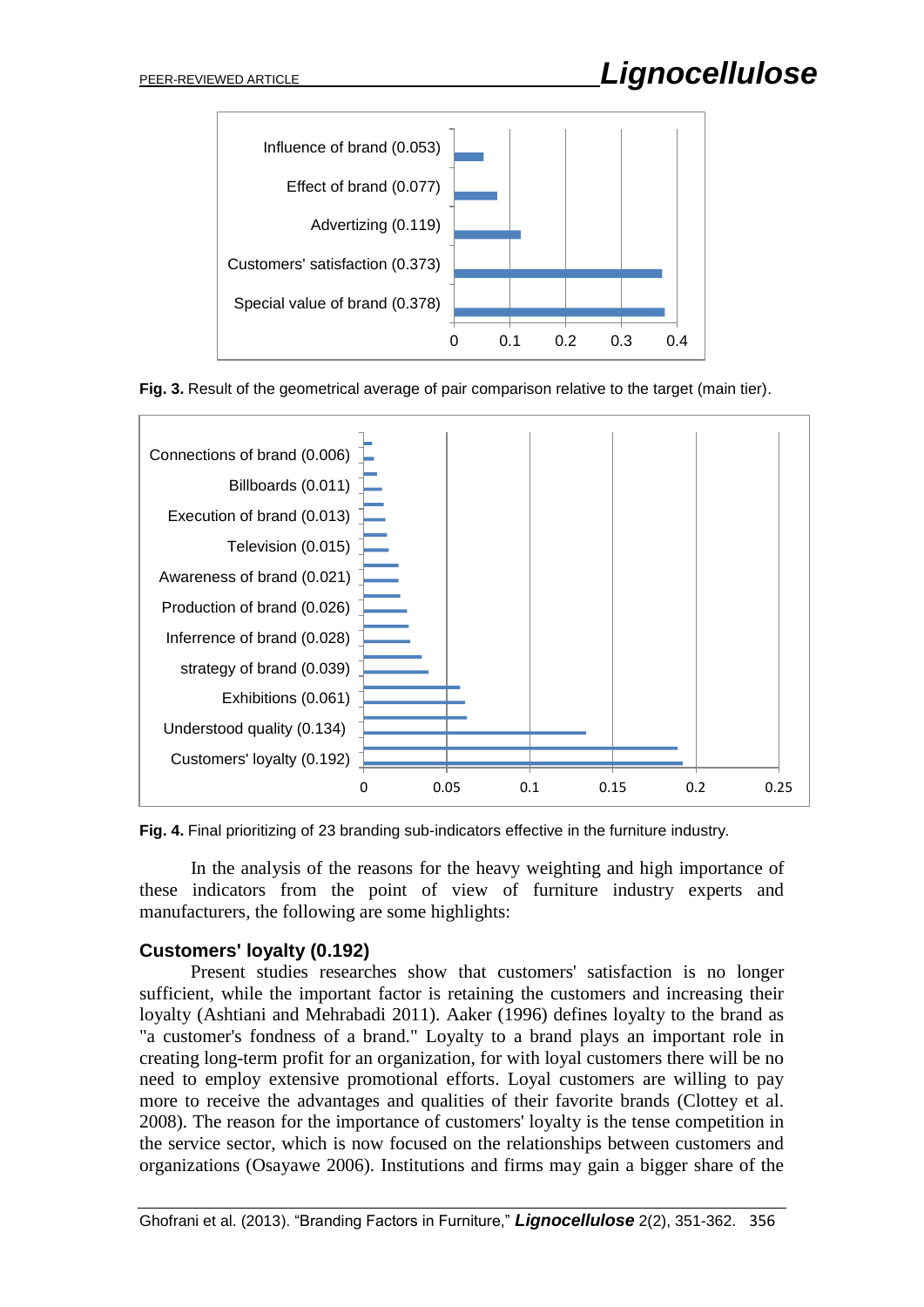market by customers' loyalty to the brand, because customers steadily purchase the brand and resist situational factors and rivals' marketing activities (Yoo 2008). In addition to increasing market share, loyalty triggers more demand for higher prices than those of rivals, increasing positive, verbal promotion among customers (Lee and Back 2009). Regarding the economic situation of the country, furniture brands should seek loyal customers in order to survive in the market. Therefore, appropriate planning on brands and marketing may create such loyalty.

#### **Appropriate Quality (0.189)**

 Increasing the quality of goods and services pertains to customers' loyalty. The most skilled experts appreciate that customers should be regarded as unique and their replacement is costly. It is more cost-effective to retain a customer by rendering satisfactory services than to find new customers every now and again. Customers do not like to be told; rather they prefer to be shown in practice (Allame and Noktedan 2010). Customers remain loyal not because of sale-increase and marketing plans, but for the value they receive (Gummesson 1994). Research has indicated that the quality of goods and services is among the most important factors contributing to the increasing of customers' satisfaction and, consequently, loyalty (Allame and Noktedan 2010). Quality is a set of characteristics that result in the success of goods or services, in meeting the customers' needs and gaining control of the market. Making right decisions to increase quality is the only means of survival in domestic and foreign markets (Tayyar 2012). Having appreciated the quality of the product, customers prefer to purchase the brand that was already purchased and its quality was satisfactory. In fact, in addition to involving customers' loyalty, appropriate quality advertises the brand by itself.

#### **Understood Quality (0.134)**

 Understood quality is not only the quality of the product itself, but it is also a mental assessment of the product by customers. Aaker (1991) defines understood quality as customers' understanding of the overall or superior quality of the product or service with regards to the related target. Zeithaml (2000) believes that understood quality is the understanding of the customers of the superiority of goods or services over the performance of the rivals. Therefore, high understood quality leads the consumer to choose a brand over rival brands (Gil et al. 2007). Consequently, increase in the understood quality by customers will result in increasing the brand equity. Quality received by the customer pertains to the information assessment and loyalty to a brand, and also heavily influences the consumer at time of purchase (Gil et al. 2007). Hence, understood quality may be a reason for buying the brand again, which will result in customers' loyalty.

#### **Appropriate Price (0.062)**

 All organizations as firms determine a price for goods and services they produce, but by equalizing the quality of the products of different firms and the intensification of competition, the price has become one of the most important factors that determines retaining and attracting customers and their loyalty and satisfaction (Bakhtaei and Golchinfar 2007). Researchers regard this factor as a creator of competitive advantage and an advertising determiner (Butters 1977). Santoso (2002) regards appropriate pricing in line with advertising as a factor contributing to customers' loyalty. If products of a brand have both appropriate price and appropriate quality, then they satisfy the customers and convince them to refer to the same brand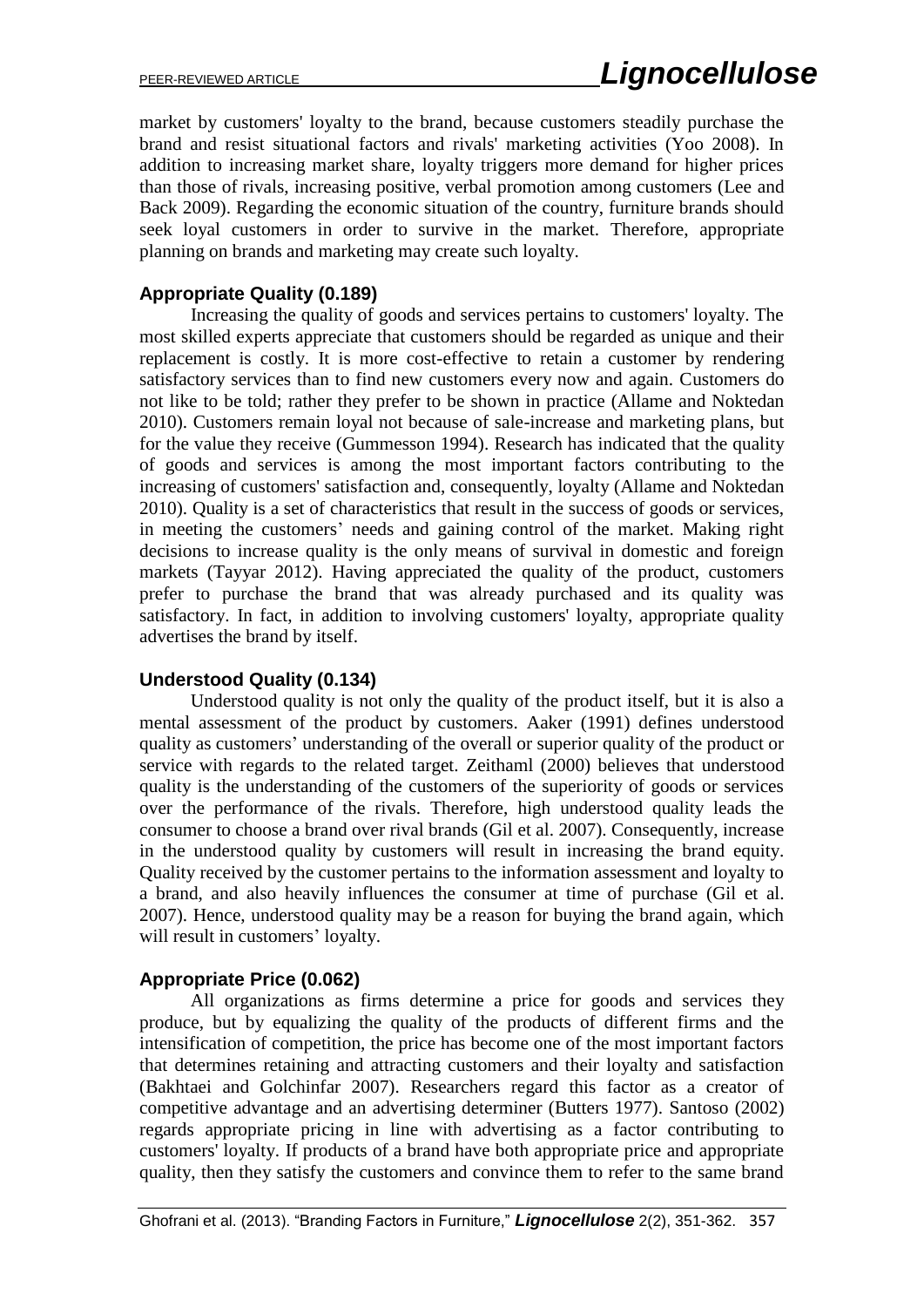in the future. After gaining customers' loyalty, customers will be no longer sensitive to price changes and will rely more on the brand.

#### **Exhibitions (0.061)**

 As a key determinant of the combination of marketing and communications, exhibitions are the only media to direct the customers straight to the institution, so as to create face-to-face communication and response to the potential questions of the customers. No other medium can enable a firm to meet a number of goals by taking a single action (Cox 2003). No mass media have as multidimensional performance as exhibitions. In addition to attracting new customers, and improving relationships with existing ones, exhibitions enable the industry to gather information on customers' change of behavior, and, at the same time with direct contact with potential buyers and understanding tastes of customers, provide the customers with information on the quality of the product, how to work with it, after-sale services, and so on (Cox 2003). On the other hand, success of the exhibitions and increase in the sale of firms and presentation of a satisfactory image of them relates to the factors present in the exhibition halls: factors such as architecture of the building, interior design of halls, layout of the pavilions, design of the pavilions, manners of persons in charge of pavilions and exhibition and so on (Haghighi et al. 2011). Exhibitions make the presentation of firms possible. In this respect, public interests should be utilized to meet targets such as visualization, location and brand identification (Kerin and Cron 1987). Exhibitions have three major advantages: introduction of new products and services, sale, and management of communications with old and potential customers (Kerin and Cron 1987). Therefore, exhibitions are tools to introduce brands to customers in domestic and target markets, enable communication with customers and collecting their comments on products and the brand, and on the other hand, enables communication with other firms and brands, and creates international popularity.

 In prioritizing the solutions based on each indicator, management training gained the top priority, with raising the standards to a global level, appropriate investment on brands and branding, analyzing the target markets and national protection of brands and branding ranking second to fifth (Fig 5).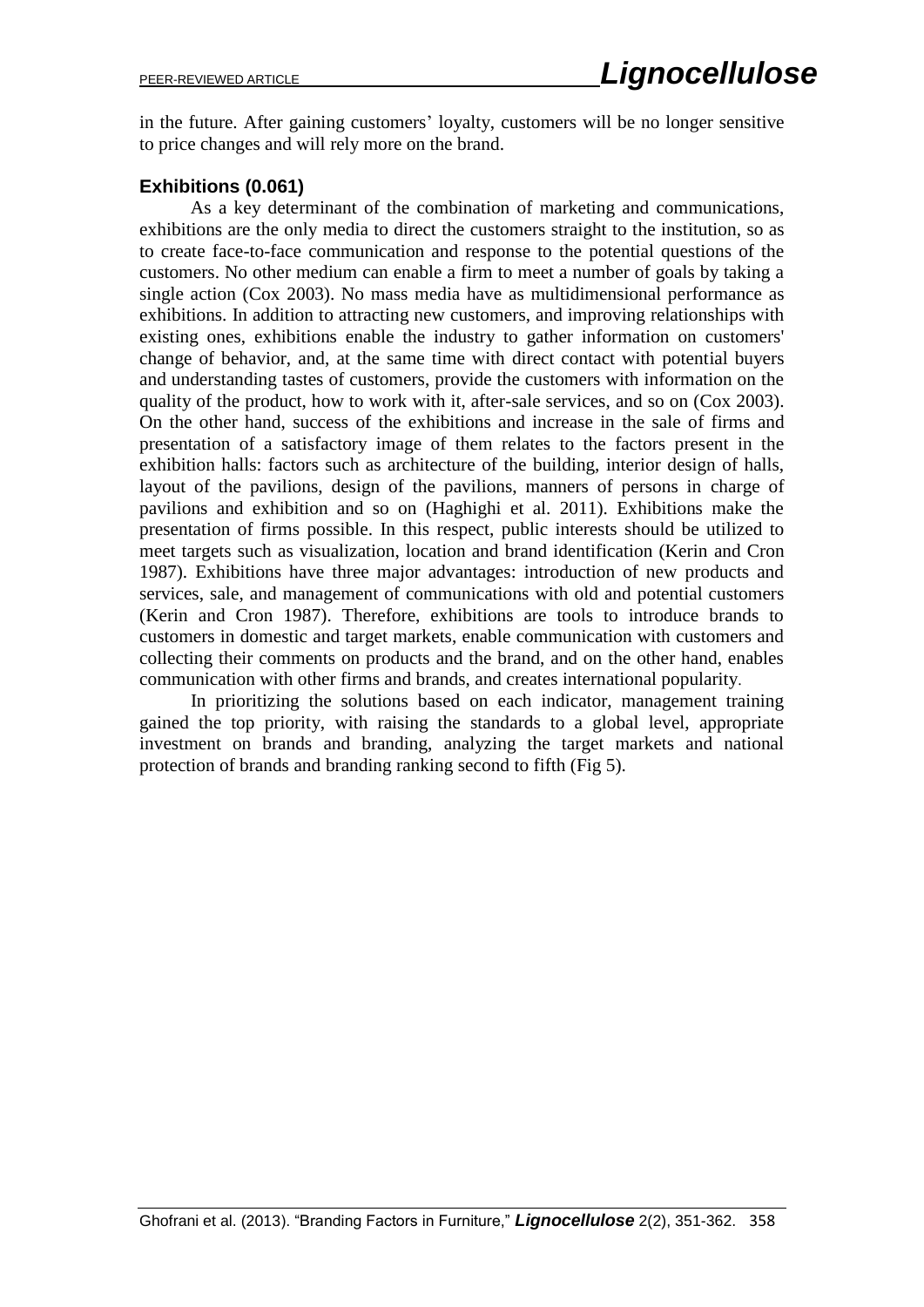# PEER-REVIEWED ARTICLE **Lignocellulose**



**Fig. 5.** Prioritizing the solutions based on indicators effective on branding in the furniture industry.

 In the analysis of the reasons for the heavy weighting and high importance of the highest priority factors from the point of view of furniture industry experts and manufacturers, the following are among highlights:

#### **Training Skilled Managers**

 Training skilled persons in branding and brand management is a solution to develop exports, because the execution of the brand by itself will not result in success. The success is the outcome of brand's management and manner of handling. And this requires skilled experts in the field. Trademark management tries to create value for the trademark and retain and improve the value by setting goals, planning, executing and control (Karimi et al. 2006). The science of brand management enables managers to correctly plan to meet the goals of the brand, so as to maximize the access to the goals without wasting resources (Karimi et al. 2006). If skilled persons are trained in the fields of branding and brand management, branding will be successful, whereby ensuring the success of brand and export development. In other words, each of the said indicators which hold top priorities, will be realized by the training of managers skilled in branding, so that they have appropriate planning for all the indicators.

#### **Analysis of Sensitivity**

 This research showed that increase or decrease in any of the indicators of brand equity, effect of brand, advertising, customers' satisfaction, and influence of brand do not change the priorities of other indicators, while they do change the prioritizing of other choices. This must be taken into consideration to make solutions effective under different circumstances (Table.1). By summarizing changes in the said indicators, it becomes evident that most changes respectively pertain to influence of brand and effect of brand with four changes, making them the most sensitive indicators, followed by advertising and brand equity with three changes, and customers' satisfaction without change and with lowest level of sensitivity.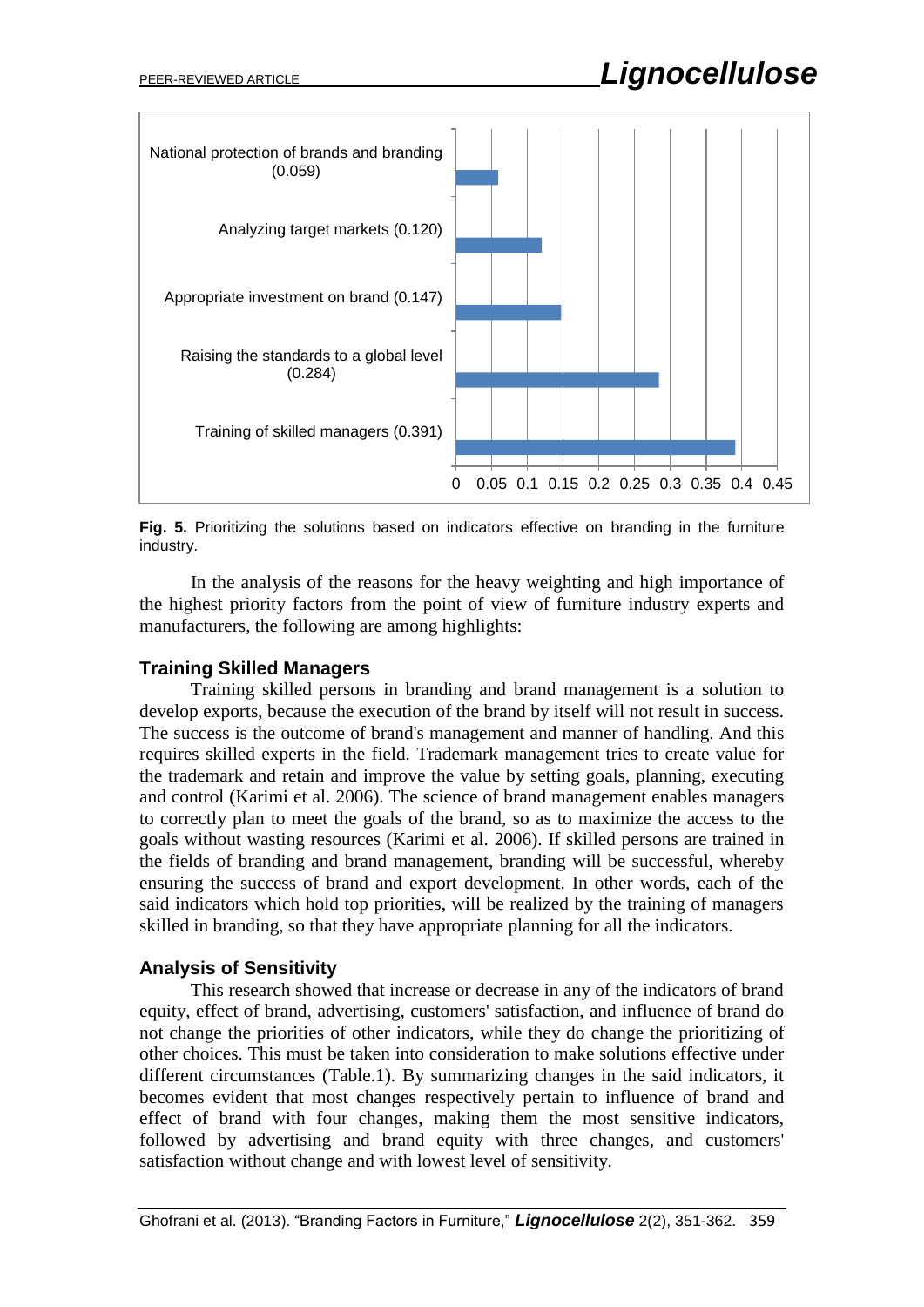**Table 1.** Changes in the priority of appropriate solutions for branding in the furniture industry on results of sensitivity analysis.

| Indicator             | Base   | Base priority | Number of | Weight      | <b>Priority</b> |
|-----------------------|--------|---------------|-----------|-------------|-----------------|
|                       | weight |               | changes   | change      | change          |
| <b>Brand equity</b>   | 0.378  | $A-B-C-D-E$   | 3         | 0.61        | $B-A-C-D-E$     |
|                       |        |               |           |             | B-A-D-C-E       |
|                       |        |               |           | 0.071       | $A-C-B-D-E$     |
| Effect of<br>brand    | 0.077  | $A-B-C-D-E$   | 4         | 0.216       | $A-B-D-C-E$     |
|                       |        |               |           | 0.519       | $A-D-B-C-E$     |
|                       |        |               |           | 0.852       | $A-D-C-E-B$     |
| Customers'            | 0.373  | $A-B-C-D-E$   | $\Omega$  | <b>None</b> | $A-B-C-D-E$     |
| satisfaction          |        |               |           |             |                 |
| Advertising           | 0.484  | $A-B-C-D-E$   | 3         | 0.484       | $A-C-B-D-E$     |
|                       |        |               |           | 0.645       | A-C-D-B-E       |
|                       |        |               |           | 0.943       | $A-C-D-E-B$     |
| Influence of<br>brand | 0.053  | $A-B-C-D-E$   | 4         | 0.462       | $A-B-D-C-E$     |
|                       |        |               |           | 0.62        | $A-D-B-C-E$     |
|                       |        |               |           | 0.667       | $A-D-C-B-E$     |
|                       |        |               |           | 0.994       | $A-D-C-E-B$     |

A: Training of skilled managers; B: Raising quality to global levels; C: Appropriate investment on brand; D: Analysis of target markets; E: National protection of brands and branding

#### **CONCLUSION**

 It may be generally concluded that based on AHP method in determining the branding indicators effective in the furniture industry; customers' loyalty, appropriate quality, understood quality, appropriate price and exhibitions gain top have priorities.

 Having paid attention to these factors and analyzing them in line with realizing them by solutions offered especially training managers skilled in branding, Iranian furniture manufacturers and exporters may gain their standing in the domestic and foreign markets and increase Iranian furniture export in addition to that. Therefore, presuppositions of the present research are accepted; that is:

- 1. Customers' loyalty and appropriate quality are among the most important indicators affecting branding in the furniture industry.
- 2. Training of skilled managers has top priority over other solutions; and influence of brand and effect of brand are the most sensitive indicators.

#### **REFRENCES**

Aaker, D. A. (1996). *Building Strong Brands*, The Free Press, New York, NY, 35-71. Aaker, D. A. (1991), *Managing Brand Equity*, The Free Press, NY New York.

- Ahmadi, P., khodami, S., and Taghavi Shavazi, E. (2009). "Branding, the heart of business strategy," *The Journal of Business Management Research* 1(1), 24-44. (In Persian).
- Allame, S. M., and Noktedan, I. (2010). "Analysing the influence of service quality on customer loyalty (A case study in four and five-star hotels)," *Business Management* 2(5), 109-124. (In Persian).
- Ashtiani, P. G., and Mehrabadi, A. E. (2011). "Assessing the relationship between loyalty program attributes, store satisfaction and store loyalty," *Journal of Marketing Management* 10, 27-45. (In Persian).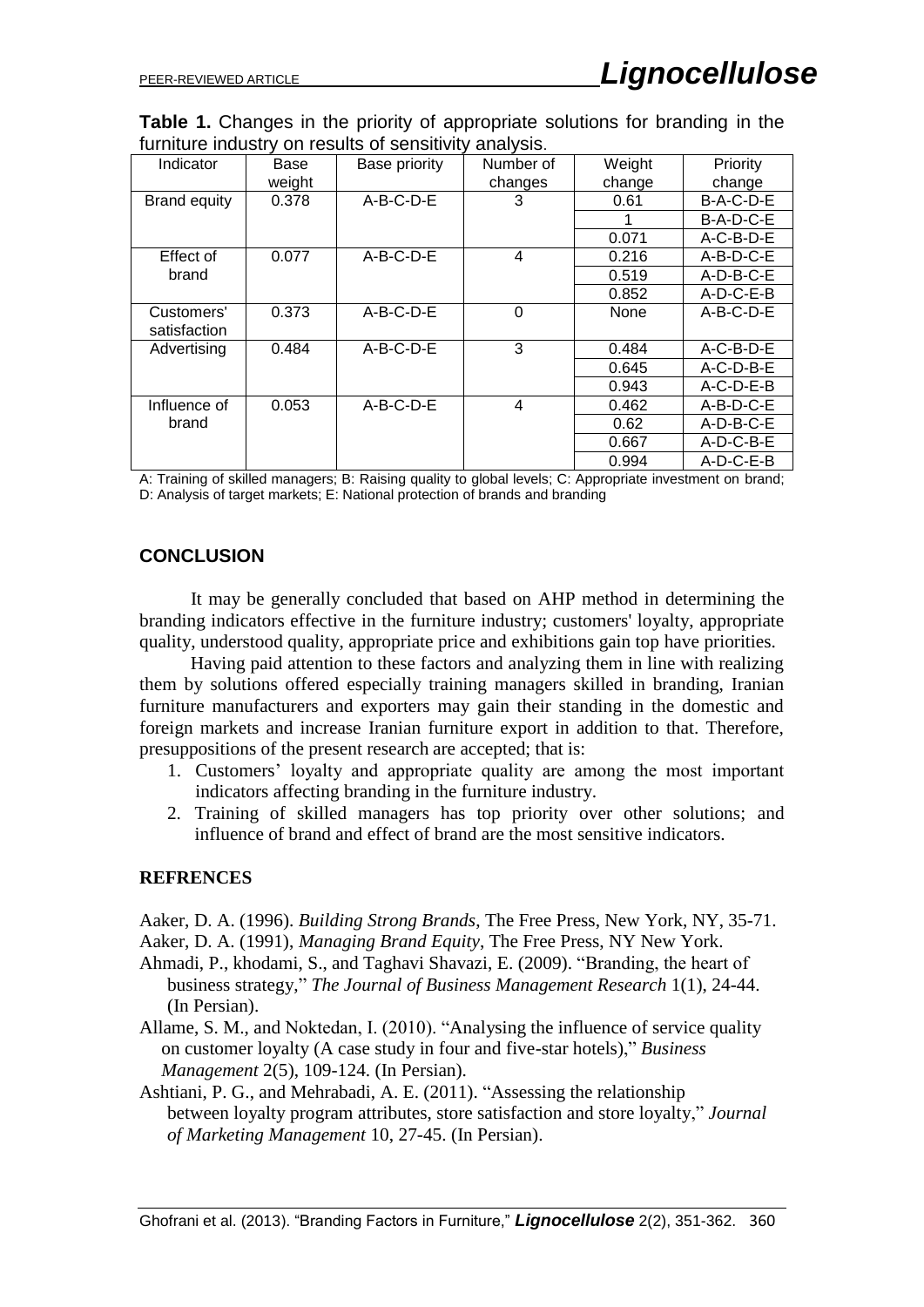- Atilgan, E., Aksoy, S., and Akinci, S. (2005). "Determinants of the brand equity marketing intekkifence & planning," *Emerald Group Publishing Limited* 23(3), 237-248.
- Azizi, M. (2008). "Determination of the effective criteria for production manager selection in furniture industry," *J. Iran. Natu. Reso*. 61(4), 975-987. (In Persian).
- Bakhtaei, A., and Golchinfar, Sh. (2007). "Pricing strategies and cost management," *Contrivance Magazine*, number 187. (In Persian).
- Butters, G. (1977). "Equilibrium distributions of sales and advertising prices," *Review of Economic Studies* 44(3), 465-485.
- Chinguwa, S., Madanhire, I., Musoma, T. (2013). "A Decision Framework based on Aggregate Production Planning Strategies in a Multi-Product Factory: A Furniture Industry Case Study," International Journal of Science and Research (IJSR), 2(2), 370-383.
- Clottey, T. A., Collier, D. A., and Stodnick, M. (2008). "Drivers of customer loyalty in a retail store environment," *Journal of Service Science* 1(1), 35-48.
- Cox, S. (2003). "Beyond ROI and ROO: Using measurement to enhance decisions and improve exhibit results," *President, Exhibit survey, inc.* pp. 1-10.
- Fathollahzadeh, A. (2006). "Survey of foreign commercial in furniture," *Natural Resources Journal* 59 (1), 248-237. (In Persian).
- Furniture Industry Association reported in Europe, (2010).
- Ghazanfari, A. (2008). "Report of the Second International Conference on Branding, entrepreneurs," *Amirkabir Journal* 33, 35-38 (In Persian).
- Gil, R., Bravo, E., Fraj, A., and Martínez Salinas, E. (2007), "Family as a source of consumer-based brand equity," *Journal of Product & Brand Management* 16(3), 188-199.
- Gummesson, E. (1994). "Marketing relationship marketing operational," *International Journal of Service Industry Management* 5(5), 5-20.
- Haghighi, M., Qarlyghi, E. and Nikbakht, F. (2011). "A survey of the factors affecting international exhibition center branding (Case study: Iran Fair)," *Business Management* 3(9), 90-71. (In Persian).
- Karimi, M. (2011). "Comparison of chain store customer loyalty and cultural welfare," MA thesis. (In Persian).
- Karimi, A., Khorshidi, Gh., and Ahmadi, M. (2006). "Brand management," *Journal Concept* 167, 41-36. (In Persian).
- Keller, K. L. (2003). *Building, Measuring and Managing Brand Equity*, Prentice Hall of India, New Delhi.
- Kerin, R. A., and Cron, W. (1987). "Assessing trade show functions and performance: An exploratory study," *Journal of Marketing* 51, 87.
- Khorshidi, Gh., and kardgar, M. (2009). "Identify and rank the most important factors affecting customer loyalty with multi-criteria decision making techniques," *Landscape Management Journal* 33, 177-191. (In Persian).
- Kotler, P., and Armstrong, G. (2008). *Principles of Marketing*, Prentice Hall, USA.
- Lages, C. R., and Lages, L. F. (2003). "Marketing strategy and export performance: empirical evidence from the UK," *32nd EMAC Conference*, Glasgow.
- Lee, J. S., and Back, K. J. (2009). "Reexamination of attendee-based brand equity," *Tourism Management* 1-7.
- Leonidou, L. C., Katsikeas, C. S., and Samiee, S. (2002). "Marketing strategy determinates of export performance: A meta-analysis," *Journal of Business Research* 55(1), 517-567.